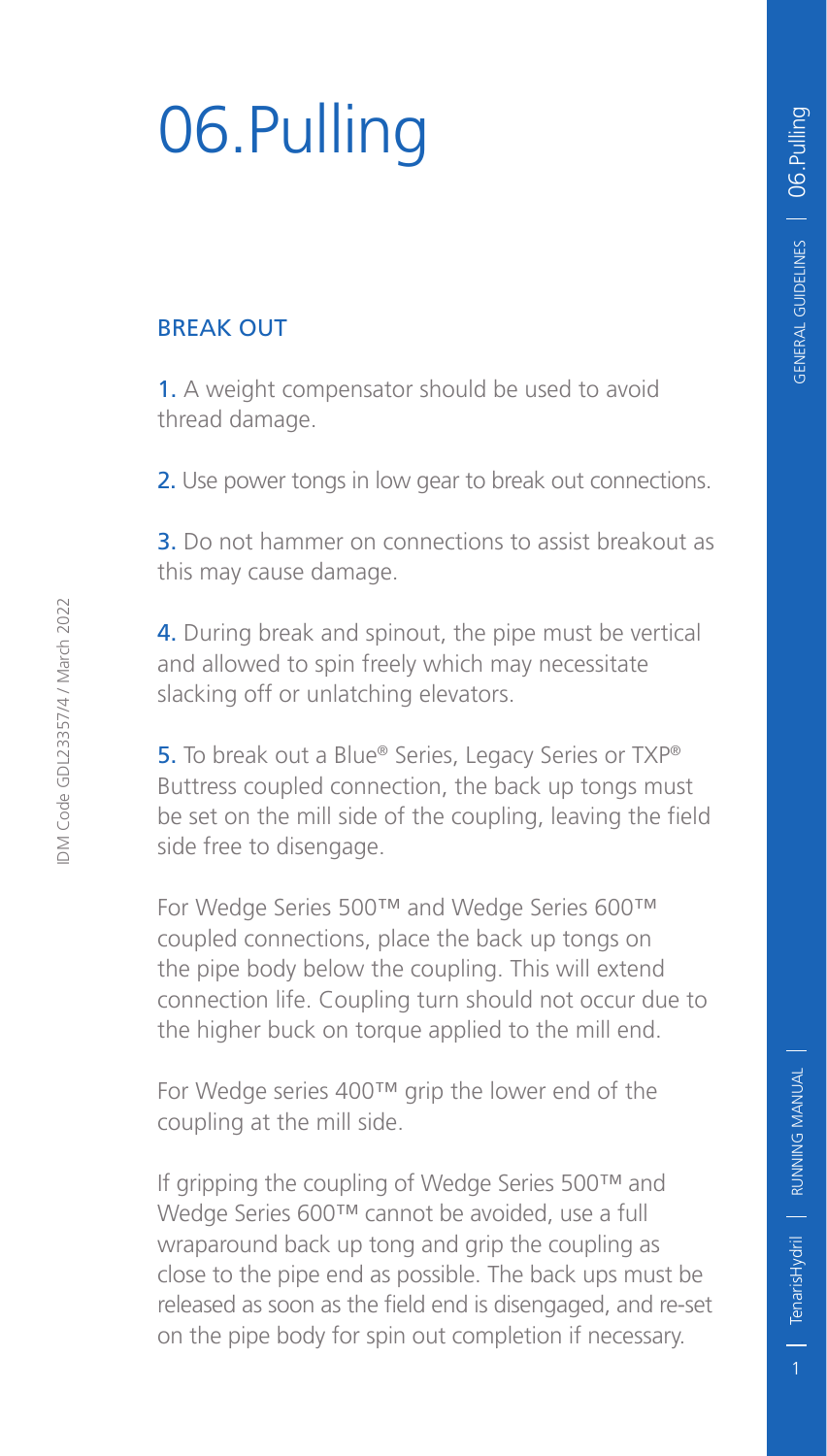

Tong positioning for breaking out of Blue® Series, Legacy Series, Wedge Series 400™ and TenarisXP® Buttress coupled connections.



Tong positioning for break out of Wedge Series 500™ and Wedge series 600™ coupled connections.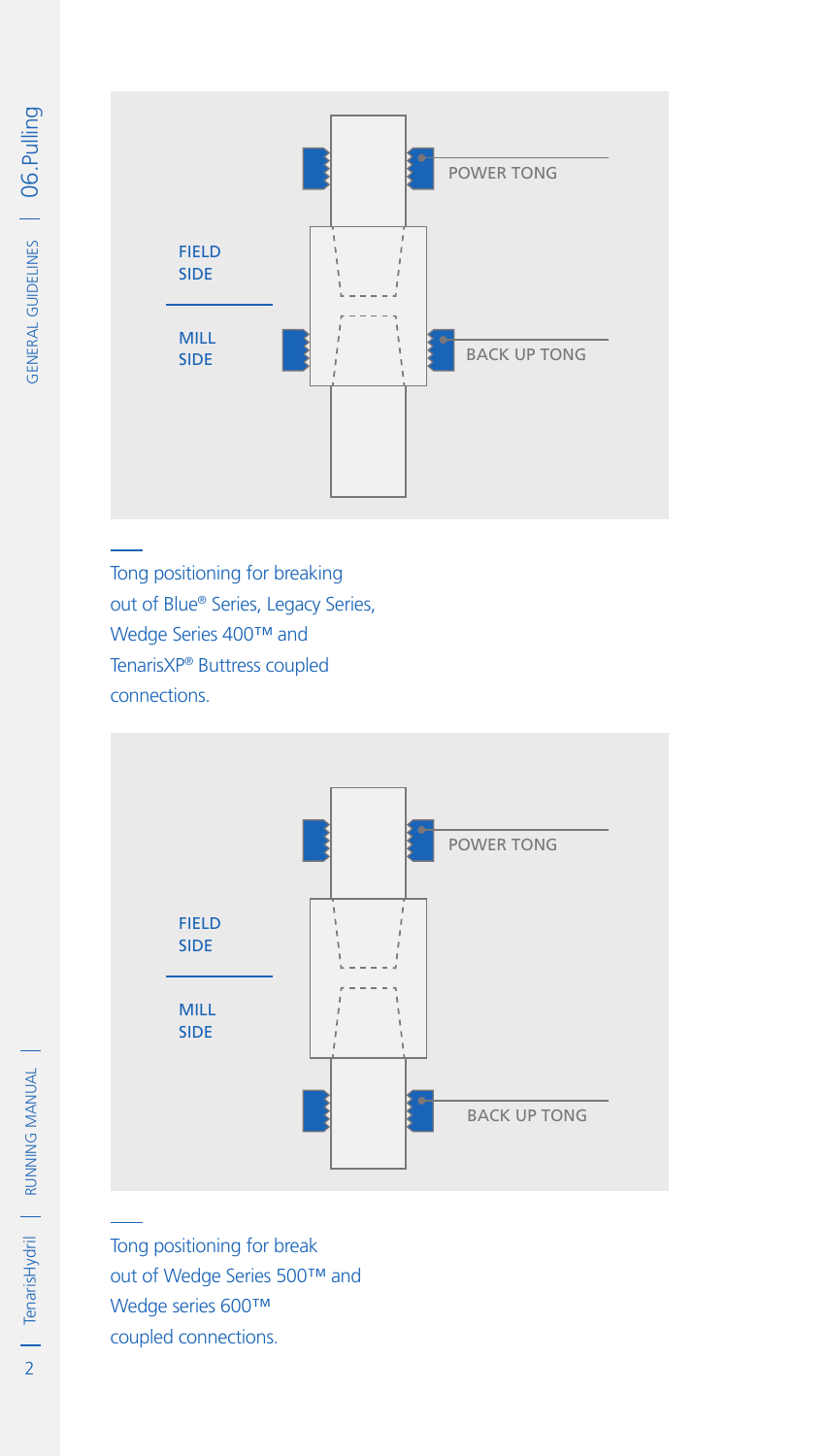6. Never grip the connection OD of any integral connection.

7. Rotation speed should not exceed 15 RPM.

8. Slow rotation speed towards the end of spin out to prevent heavy pipe 'drop' especially for large OD and heavy weight pipe. Count rotations until complete spin out of first joint then slow spin out speed prior to final rotation on subsequent joints.

9. Chrome and CRA connections should be walked out by hand with the use of a strap wrench.

10. Excess torque during break out or irregular rotation speed indicates poor alignment that may cause damage. Any rotational movement should be stopped until the cause is determined and corrected.

11. If excess torque is required to break out any connection check the pipe body for indications of crushing by the tong jaws.

12. Exercise care when lifting the pin out of the box. Maintaining breakout rotation and keeping the pin centered in the box when disengaging can prevent thread hang up and damage. The use of a stabbing guide will help in this process.

13. A safety clamp should be used when pulling Flush, Near Flush and Special Clearance Couplings.

14. Always use slip type elevators with special clearance and / or special bevel couplings.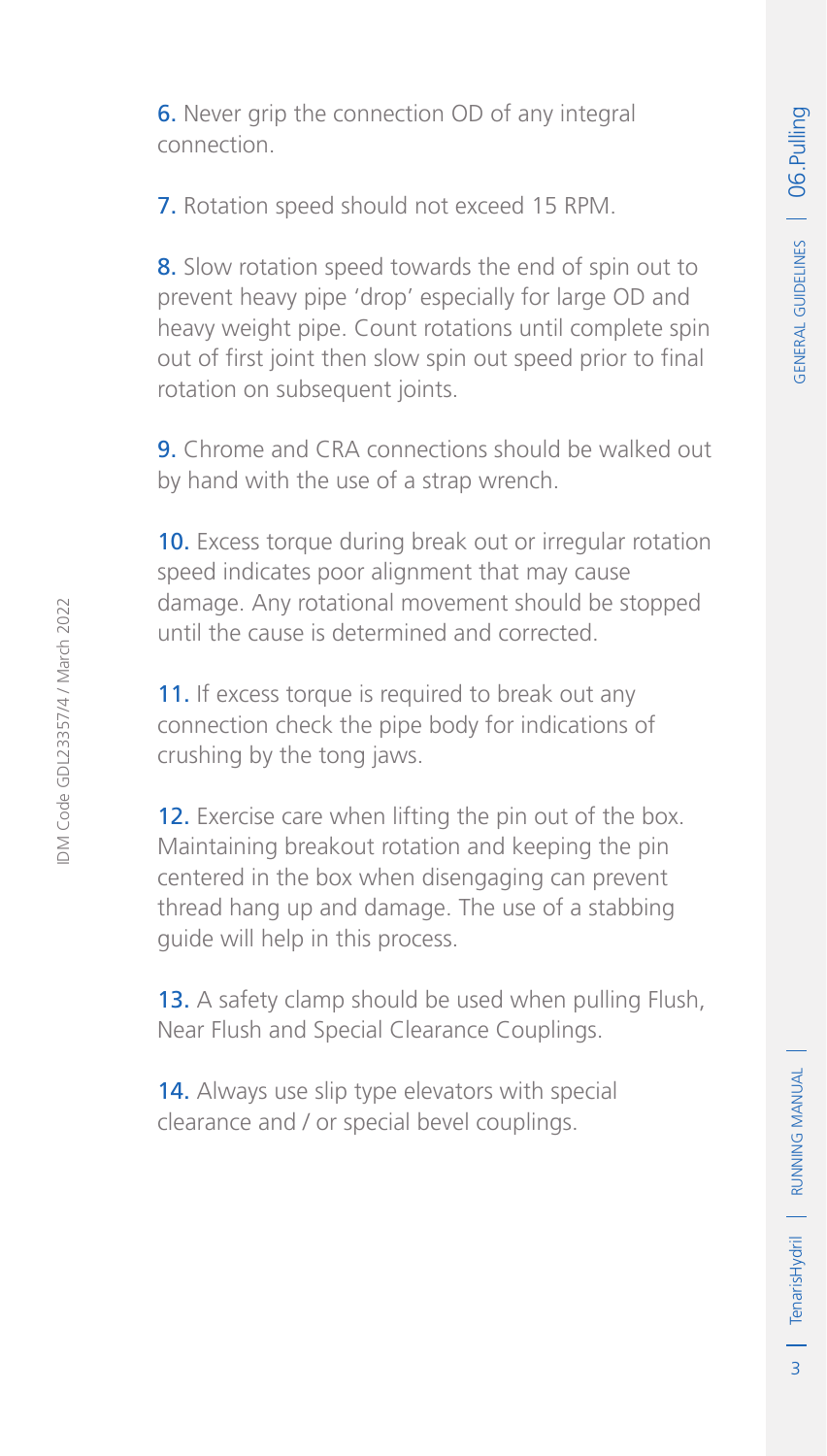# Laying Down

- .Wash connections with fresh water to remove any corrosive well fluid.
- **Ensure all threads and seal areas are adequately** covered with thread or storage compound.
- .Install a clean, undamaged thread protector on box and pin ends. The protector should be on straight and tight.
- .Do not apply thread compound to connections with Dopeless® or Dopeless® 3.0/3.1 technologies.
- .Dry the connections and protectors prior to fitting securely.
- .Always use the correct protectors with the rubber rings firmly in place for connections with Dopeless® or Dopeless® 3.0/3.1 technologies.
- .Ideally the bore of the pipe should be flushed clean of well fluid.

### Surplus pipe

- .Once running is completed, immediately clean and dry all remaining connections.
- **Apply appropriate storage compound to the** connections.
- .Do not apply storage compound to connections with Dopeless® or Dopeless® 3.0/3.1 technologies.
- .Install clean, dry thread protectors of the correct type.
- .Ensure no corrosive fluids, debris or water come into contact with the connections during transportation and / or storage.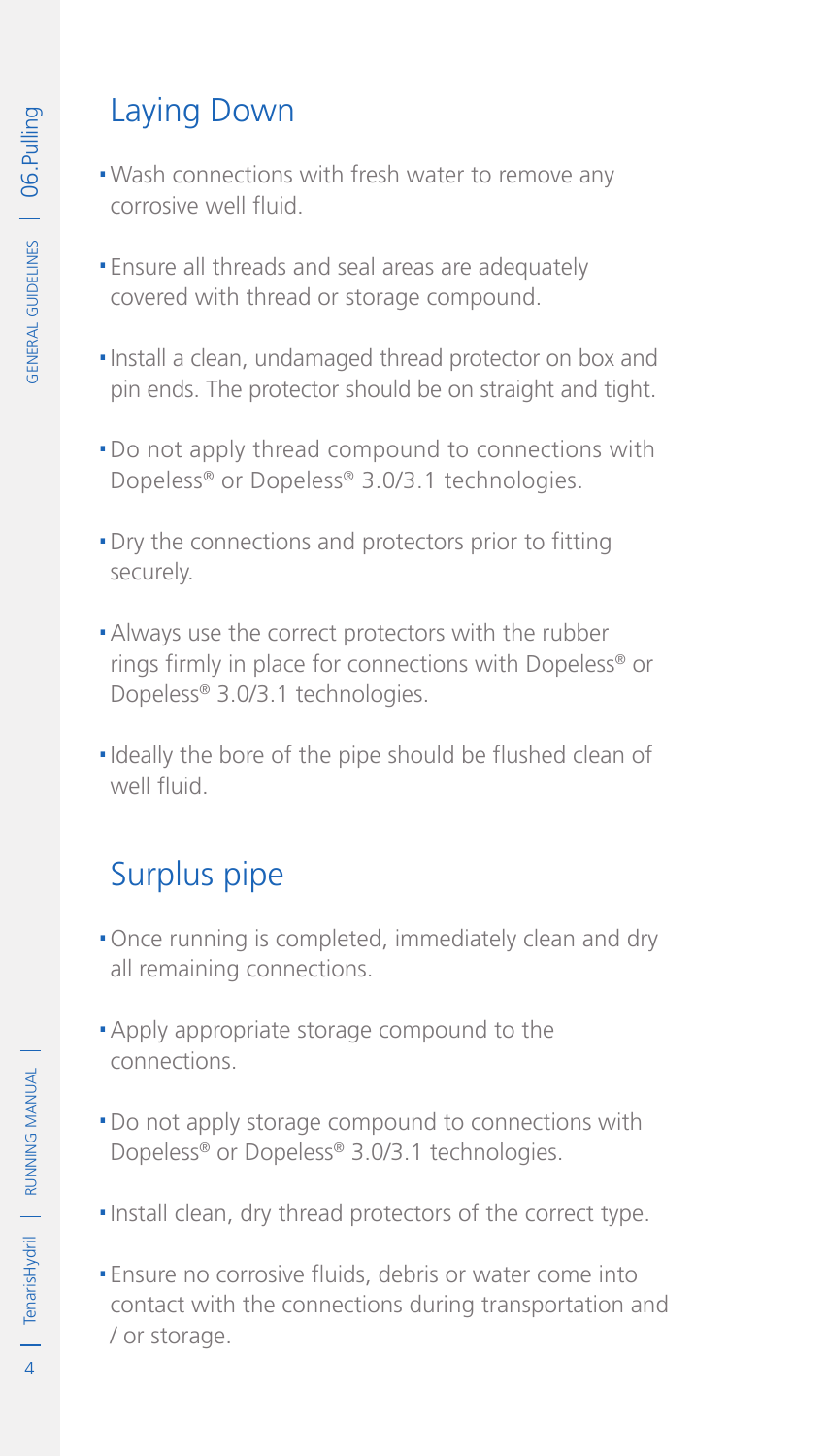- .Connections with Dopeless® or Dopeless® 3.0/3.1 technologies should be clean and dry prior to installing the correct protectors.
- .Any pulled pipe should be treated in the same manner.

## End of job / storage

- .Clean any used connections to remove dope, mud and corrosive fluids using the methods indicated in the cleaning section.
- .Thoroughly flush the bores of pipe to remove all contaminants and / or debris.
- **.** Inspect cleaned connections for damage.
- .Apply a corrosion-inhibiting storage compound on clean, dry connections.
- .For connections with Dopeless® or Dopeless® 3.0/3.1 technologies ensure they are clean of any contaminants and dry, do not apply any compound.
- .Install clean, dry, undamaged thread protectors, ensure the correct protectors with the rubber rings in place are used for connection with Dopeless® or Dopeless® 3.0/3.1 technologies.
- For long term storage of connections with Dopeless® or Dopeless® 3.0/3.1 technologies, refurbishment by qualified personnel is recommended.
- .Damaged and rejected connections should also be protected in order to prevent the connection sustaining irreparable damage and possibly rendering the whole joint as scrap.